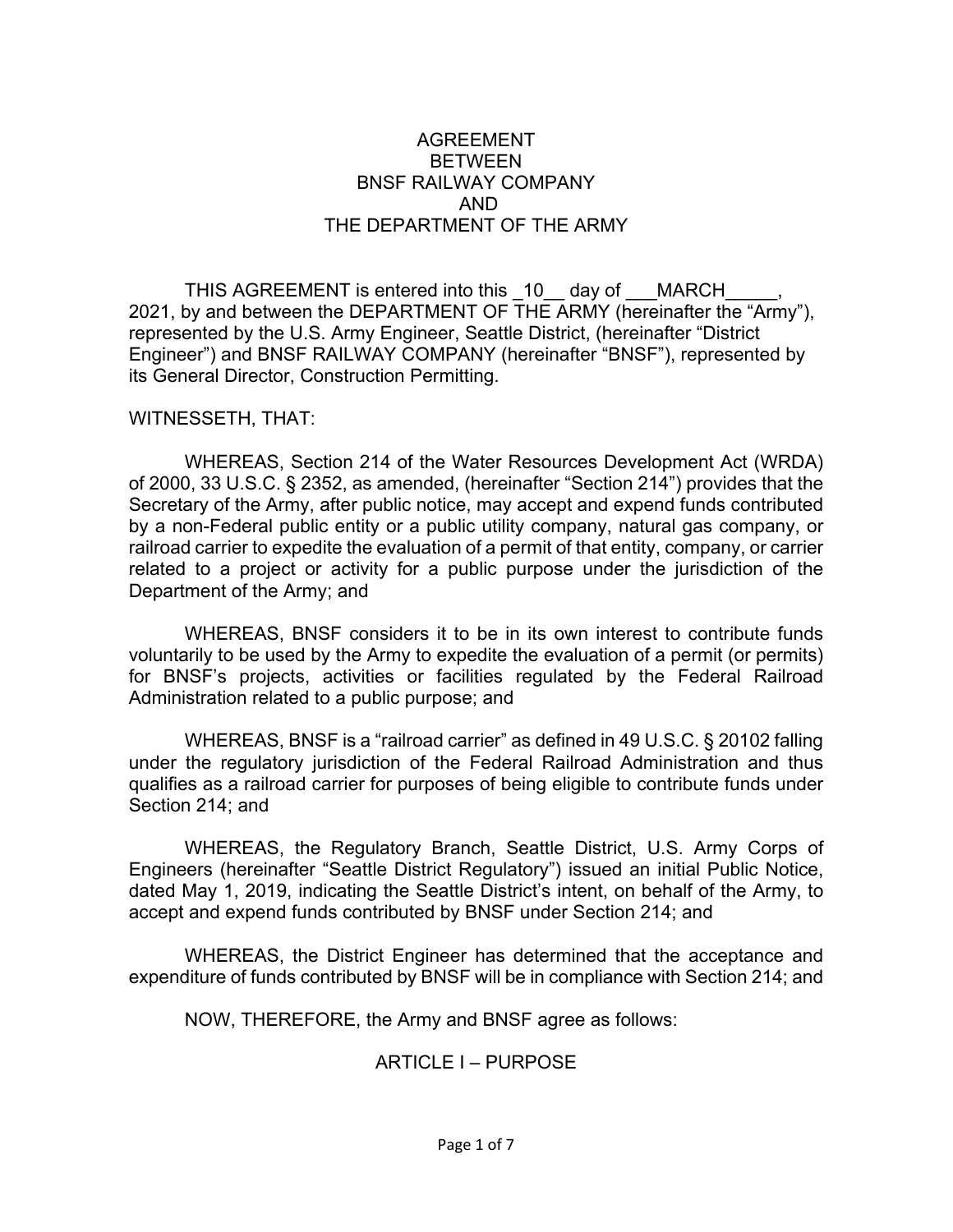The purpose of this agreement is to establish a framework for governing the respective roles and responsibilities of the parties for the acceptance and expenditure of funds contributed by BNSF to expedite the evaluation of permits for projects having a public purpose and falling under the jurisdiction of the Army.

# ARTICLE II - SCOPE AND IMPLEMENTATION

- A. Within 60 days of the execution of this Agreement, BNSF will provide Seattle District Regulatory funds, in an amount to be agreed upon by BNSF and Seattle District Regulatory, to expedite the permit review for BNSF projects, activities, and facilities regulated by the Federal Railroad Administration, having a public purpose, for which BNSF is both the applicant (or co-applicant) and permittee (or co-permittee), and falling under the jurisdiction and the area of responsibility of the U.S. Army Corps of Engineers, Seattle District. It is anticipated that this Agreement will fund at least half to one full-time employees for a minimum of two years. Additional funds will be provided to the Seattle District Regulatory Branch by BNSF as needed when fund balances reach a pre-determined and mutually agreed-upon level. Funds must be provided in advance and application of the expedited review process by Seattle District Regulatory will not continue unless funds are contributed by BNSF and a positive balance of contributed funds exists. If all funds provided by BNSF are expended and not replenished, any remaining permit evaluations will be processed like those of other applicant entities that have not contributed funds under Section 214. All fund transfers under this Agreement will be directly between BNSF and the Seattle District. No funds provided to BNSF by a Federal agency may be accepted unless BNSF provides to Seattle District Regulatory a written confirmation from the Federal agency that the use of those funds to expedite the permit review process is acceptable.
- B. It is understood by the parties that use of the funds accepted hereunder will not adversely affect the timeline, when considered collectively, for evaluation of other permits requested by applicants who have not contributed Section 214 funding.
- C. Seattle District Regulatory will establish a separate account to track receipt and expenditure of funds associated with its review of BNSF's permit applications. Seattle District Regulatory employees will charge their time against the account when working to expedite the review of any BNSF permit request.
- D. Funds contributed by BNSF will primarily be expended on salaries and overhead for Seattle District Regulatory Project Managers performing expedited processing activities for BNSF permits as described in the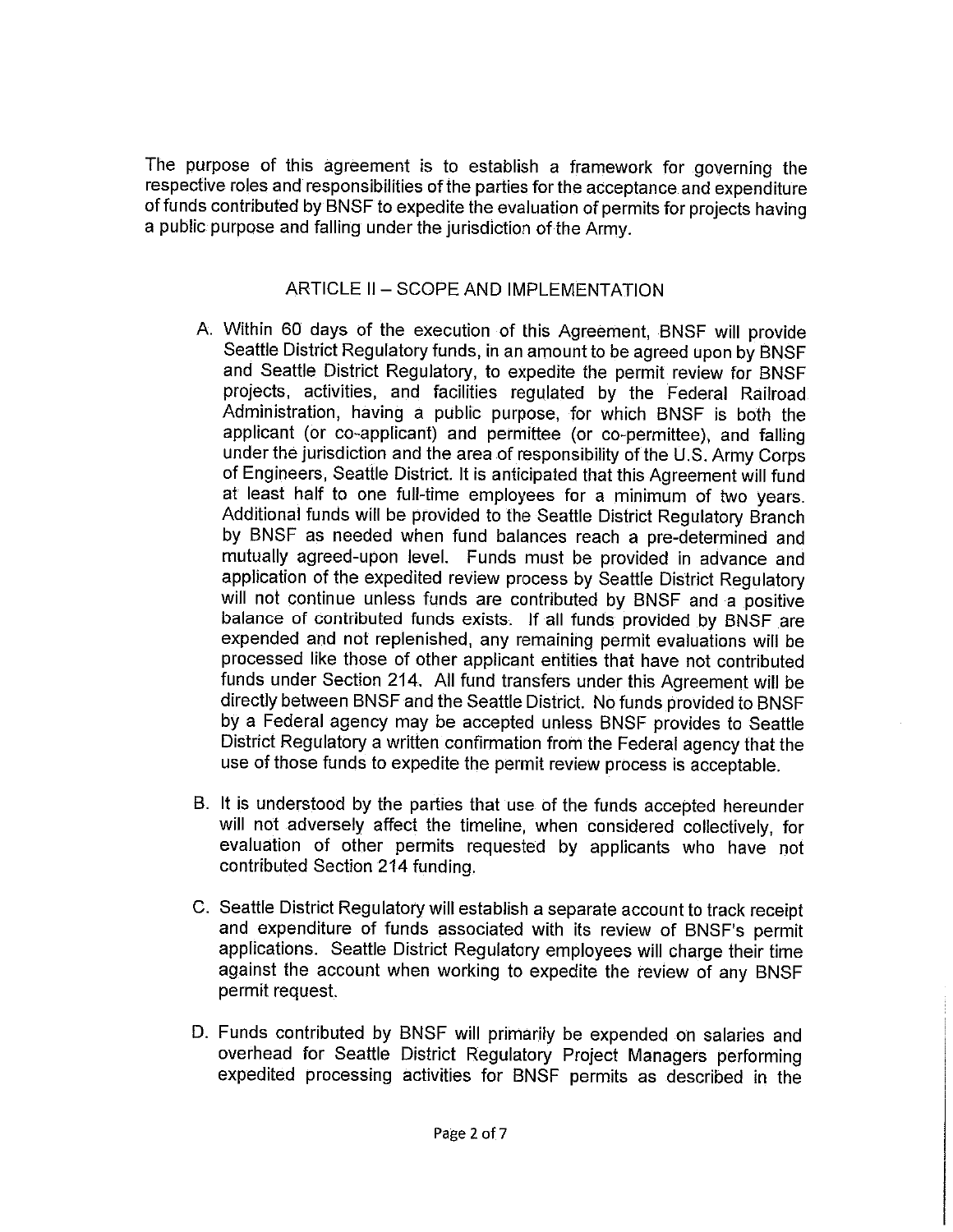Management Plan (hereinafter "Management Plan") to be agreed upon by the parties. Such activities may include, but are not limited to, the following: application intake review, correction of drawings, jurisdictional determinations, site visits, preparation of public notices, drafting of correspondence, conducting the public interest review, meetings with BNSF, and preparation of draft permit decision documents and environmental compliance documentation. Funds will also be expended for the administration and tracking of the contributed funds and work performed. Funds will not be expended for review of the work of Project Managers by their supervisors and other persons or elements in the U.S. Army Corps of Engineer, Seattle District or Northwestern Division chain of command. Funds will not be expended for enforcement activities, but may be used for any permit decision compliance inspections and reviews.

- E. Funds may be expended by other Corps elements supporting Seattle District Regulatory permit actions under this Agreement including, but not limited to, the Seattle District's Environmental and Cultural Resources Branch, Engineering Division, and Dredged Material Management Office. Funds may also be expended to hire contractors to perform select technical duties.
- F. All activities described in this article shall be performed in accordance with a Management Plan. The Management Plan, once agreed to by the parties, may be amended as needed by mutual consent of the Seattle District Regulatory and BNSF Principal Representatives identified in Article IV, below. The Management Plan shall be subject to this Agreement. In the event of a dispute, conflict or inconsistency between this Agreement and the Management Plan, as amended, this Agreement shall control.

# ARTICLE III - IMPARTIAL DECISION MAKING

It is understood and agreed by the parties that in order to ensure that the funds contributed by BNSF will not impact impartial review and decision-making by the Army, the following procedures, mandated by statute and through implementation policy promulgated by Headquarters, U.S. Army Corps of Engineers, will apply to all activities using funds provided by BNSF under Section 214:

A. All final Army permit decisions and associated decision documents for matters where BNSF funds are used must be reviewed and approved in writing by a responsible official that is at least one level above the decision-maker. If the decision-maker is the District Engineer, the permit will be reviewed by the Division Engineer.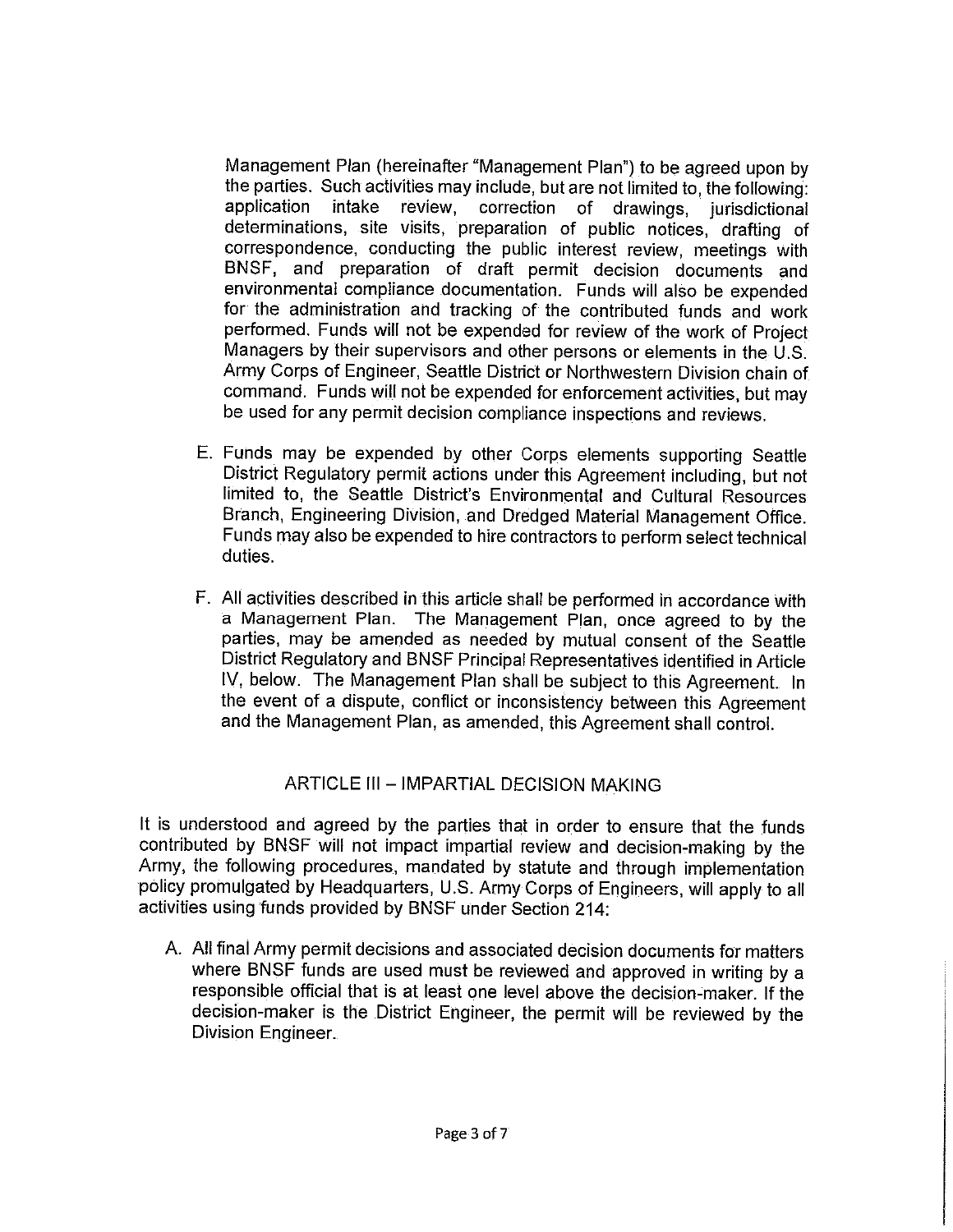- B. All final permit decisions for matters carried out using BNSF funds will be posted to a Corps Regulatory Program public website.
- C. Seattle District Regulatory will not use the process of expediting permit evaluation to eliminate any procedures or decisions that would otherwise be required for the type of project and permit application under consideration.
- D. Seattle District Regulatory shall comply with all applicable laws and regulations in conducting its evaluation of BNSF permit applications.
- E. Funds will only be expended to expedite the evaluation of BNSF permit applications or authorization requests. Funds will not be expended for the required review and approval of the decision-maker's decision, and that reviewer's position may not have been partially or fully funded through funds contributed by BNSF within the prior year. If contracts are used to develop decision documents or environmental compliance documentation, such documents shall be submitted to Seattle District Regulatory as drafts only and are subject to review and adoption by the Seattle District before a permit decision is made.

# ARTICLE IV - COMMUNICATIONS

To provide for consistent and effective communication between the Army and BNSF, each party shall appoint a Principal Representative to serve as the central point of contact on matters relating to this Agreement.

As of the date of this Agreement, the Principal Representative of BNSF is:

Director Environmental Permitting & Sustainability (Present incumbent: Nathan Joe Loftice) **BNSF Railway Company** P.O. Box 961039 Fort Worth, TX 76161-0039

As of the date of this Agreement, the Principal Representative of the Army is:

Administrator, Regulatory Branch Chief (Present incumbent: Michelle Walker) U.S. Army Corps of Engineers, Seattle District P.O. Box 3755 Seattle, Washington 98124-3755

Any notice required by this Agreement shall be written and sent to the Principal Representative by registered or certified mail or overnight courier. Notices shall be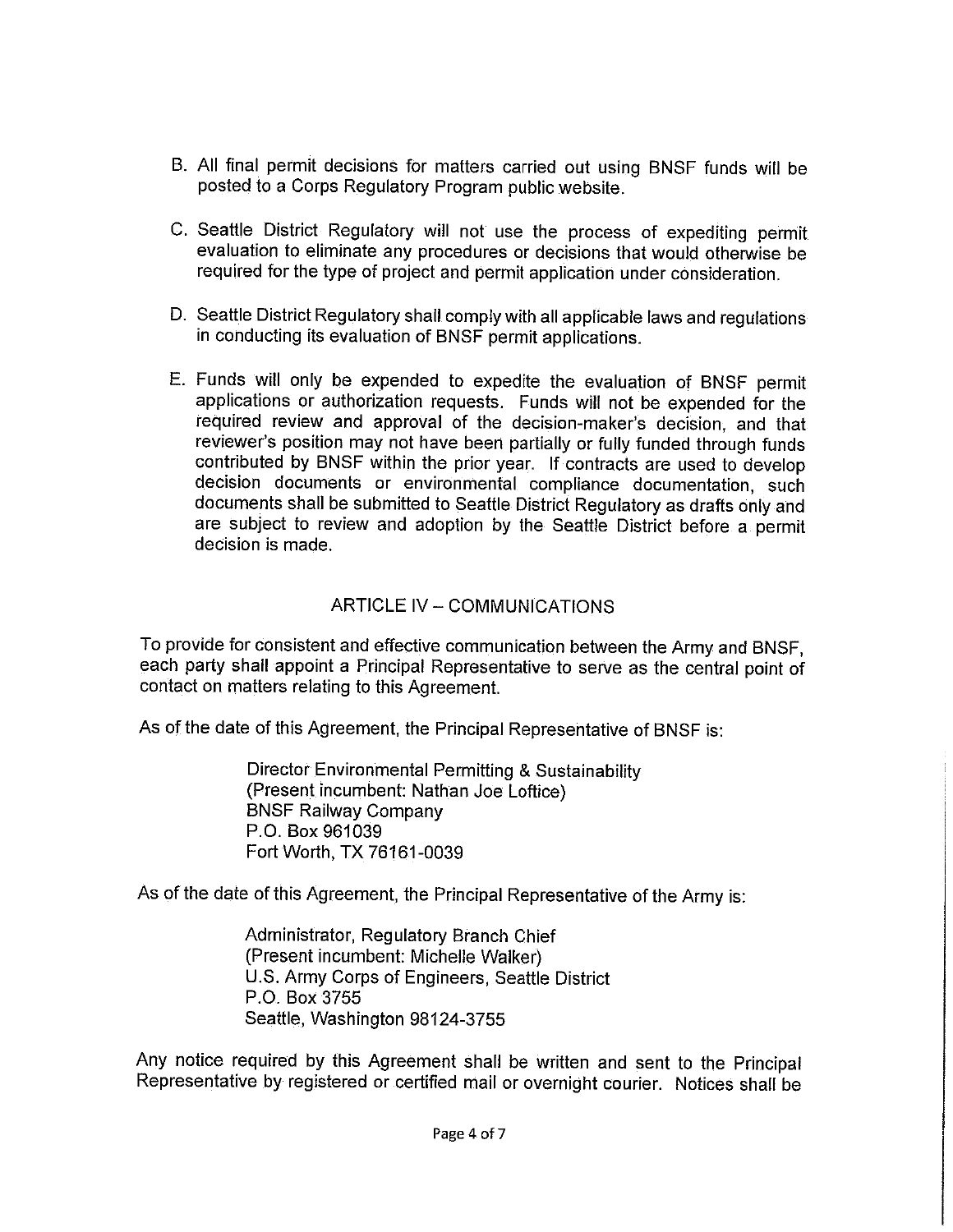deemed given when (i) delivered by hand, (ii) on the third day after mailing when sent postage prepaid, by registered or certified mail, return receipt requested and the post mark affixed by the United States Postal Service shall be conclusive evidence of the date of mailing; or (iii) on the second business day after deposit with a nationwide overnight courier.

### ARTICLE V - APPLICABLE LAWS AND EFFECT OF AGREEMENT

This Agreement and all documents and actions pursuant to it shall be governed by the applicable statutes, regulations, directives and procedures of the United States. This Agreement does not in any manner affect statutory authorities and responsibilities of the signatory parties. This Agreement is not intended, nor may it be relied upon, to create any rights in third parties enforceable in litigation with the United States or BNSF. Any disputes arising from or relating to this Agreement not resolved by the informal nonbinding procedures in Article VII shall be resolved in an appropriate federal court applying federal law. Nothing in the preceding sentence suggests that any particular disagreement or dispute is subject to judicial review under federal law

# ARTICLE VI - AVAILABILITY OF FUNDS

Implementation of this Agreement is subject to the requirements of the Anti-Deficiency Act, 31 U.S.C. § 1341, and the availability of Federal appropriated funds. With the exception of the receipt and expenditure of contributed funds as authorized by Section 214, as amended, nothing in this Agreement may be construed to require the obligation, appropriation, or expenditure of any money from the United States Treasury, in advance of an appropriation available for that purpose.

# ARTICLE VII - DISPUTE RESOLUTION

In the event of a dispute between the parties regarding the receipt, expenditure, or administration of contributed funds pursuant to this Agreement (excluding any specific permit application/decision). BNSF and Seattle District Regulatory shall use their best efforts to resolve the dispute through informal consultation, communication, elevation of issue resolution to the designated Executive Team members as prescribed in the Management Plan, and other forms of non-binding alternative dispute resolution mutually acceptable to the parties.

# ARTICLE VIII - AMENDMENT, MODIFICATION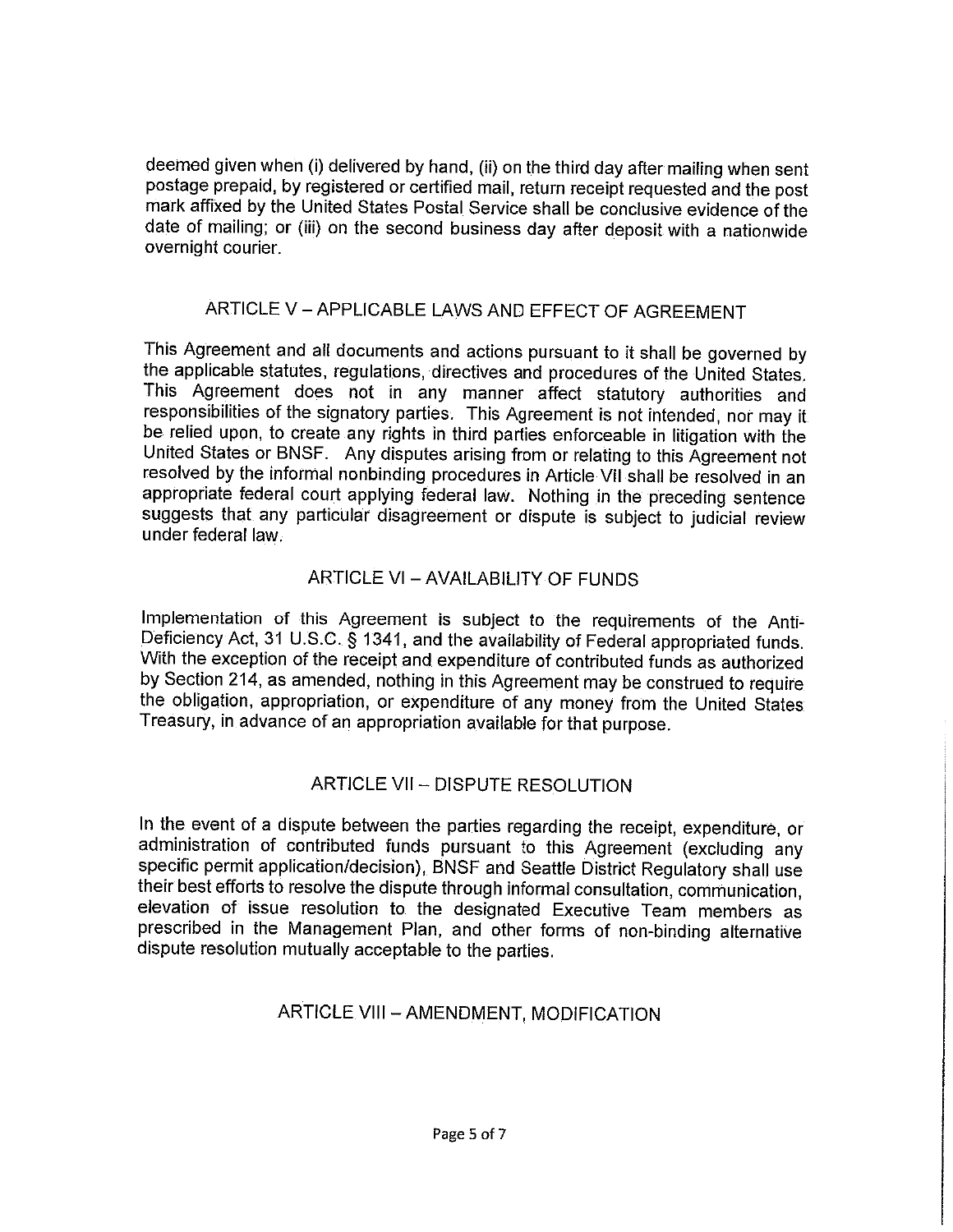This Agreement may be amended or modified only by written, mutual agreement of the parties, executed by the District Engineer and the General Director, Construction Permitting.

#### **ARTICLE IX - TERMINATION**

Either party may terminate this Agreement by providing written notice to the other party's Principal Representative at the listed address above. Such termination shall be effective on the sixtieth (60) calendar day following such notice. In the event of termination, BNSF shall be responsible for all costs incurred by the Army in execution of this Agreement.

This Agreement shall remain in force until the Agreement is terminated pursuant to this article, or the authority provided to the Corps to accept funds in accordance with Section 214 is terminated, whichever occurs first.

Within sixty (60) calendar days of the termination effective date, the Seattle District Regulatory shall perform an accounting to determine the actual costs of the performed work. Within thirty (30) days of the completion of this accounting, the Seattle District Regulatory shall return to BNSF any funds advanced in excess of the actual costs incurred. Funds may be returned to BNSF by check or electronic fund transfer. No credit or repayment is authorized, nor shall be provided, for any funds provided by BNSF and obligated by the Army for activities in execution of this Agreement.